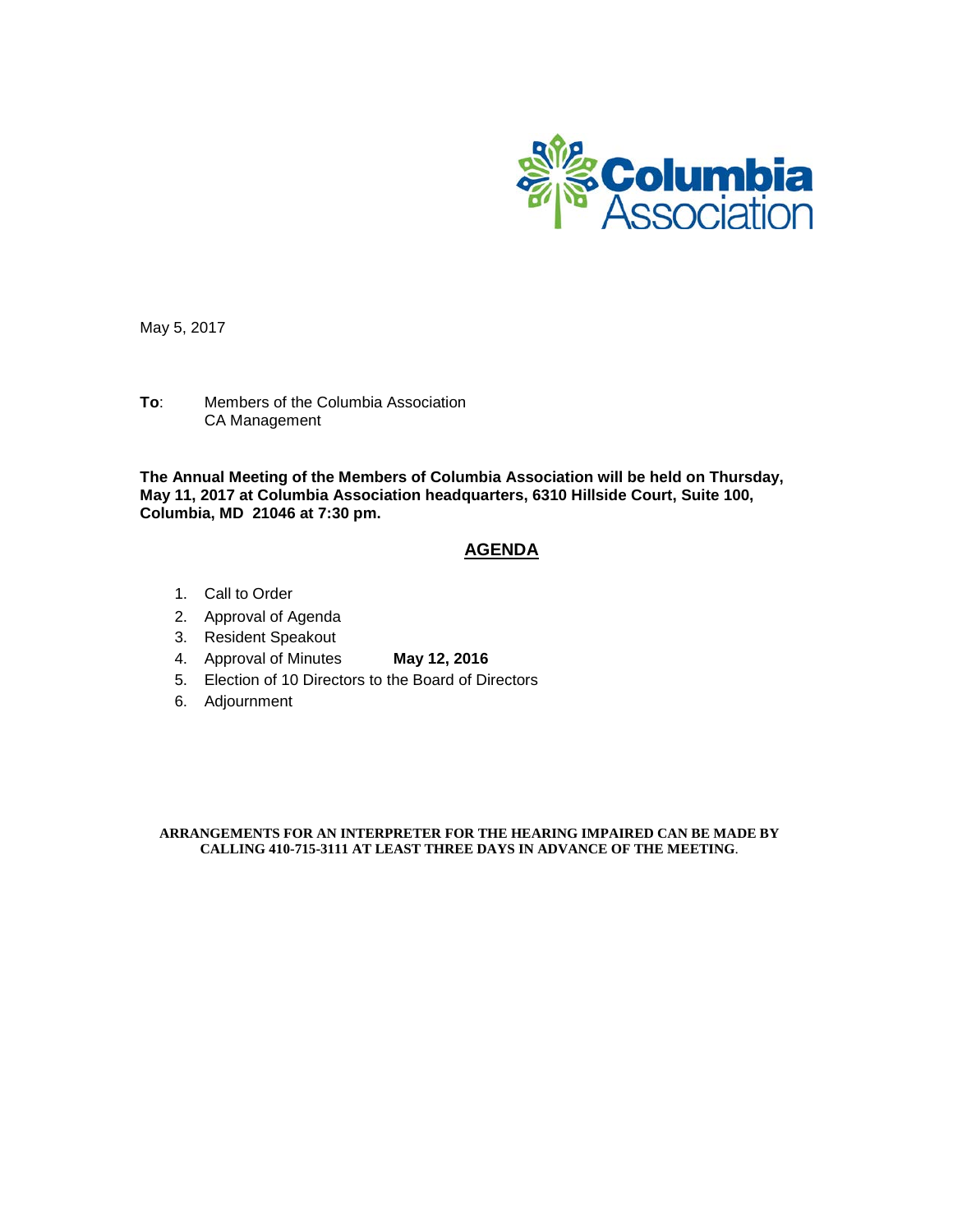| 1                           | <b>DRAFT</b>                                                                                                 |
|-----------------------------|--------------------------------------------------------------------------------------------------------------|
| 2                           | <b>Minutes of the</b>                                                                                        |
| 3                           | <b>ANNUAL MEETING OF THE MEMBERS</b>                                                                         |
| 4                           | OF COLUMBIA ASSOCIATION                                                                                      |
|                             |                                                                                                              |
| 5                           | <b>Held: May 12, 2016</b>                                                                                    |
| 6                           |                                                                                                              |
| $\overline{7}$              | To be approved: May 11, 2017                                                                                 |
| $\bf 8$<br>$\boldsymbol{9}$ | The Annual Meeting of the Members of the Columbia Association was held on Thursday, May 12, 2016, at         |
| 10                          | Columbia Association Headquarters 6310 Hillside Court, Suite 100. Present were members Reg Avery, Dick       |
| 11                          | Boulton, Brian Dunn, Lin Eagan, Janet Evans, Alan Klein, Nancy McCord, Gregg Schwind, and Andrew             |
| 12                          | Stack. Member Chao Wu was absent. Also present were CA President/CEO Milton Matthews, General                |
| 13                          | Counsel Sheri Fanaroff, and Executive Assistant Janet Loughran.                                              |
| 14                          |                                                                                                              |
| 15                          | <b>1. Call to Order:</b> The Annual Meeting was called to order at 7:30 p.m. by CA Board Chair Andrew Stack. |
| 16                          |                                                                                                              |
| 17                          | 2. Approval of Agenda:                                                                                       |
| 18                          | Action: Mr. Avery moved to approve the agenda; Ms. McCord seconded the motion, which passed                  |
| 19                          | unanimously. Vote 9-0-0.                                                                                     |
| 20                          | 3. Resident Speakout: None                                                                                   |
| 21                          |                                                                                                              |
| 22                          | 4. Approval of Minutes of May 14, 2015                                                                       |
| 23                          | Action: Mr. Avery moved that the minutes of May 14, 2015 be approved. Mr. Klein seconded the motion,         |
| 24                          | which passed. Vote: 8-0-1                                                                                    |
| 25                          | For:<br>Messrs. Avery, Boulton, Dunn, Klein, Schwind, and Stack and Mses. Evans and McCord.                  |
| 26                          | Against: None                                                                                                |
| 27                          | Abstain: Ms. Eagan                                                                                           |
| 28                          |                                                                                                              |
| 29                          | 5. Election of Columbia Association Board of Directors:                                                      |
| 30                          | Action: Mr. Avery moved that the 10 members of the Columbia Association be elected to the Board of           |
| 31                          | Directors. Ms. McCord seconded the motion, which passed unanimously. Vote: 9-0-0                             |
| 32<br>33                    | <b>6. Adjournment:</b> Mr. Avery moved to adjourn the meeting; Ms. McCord seconded the motion, which passed  |
| 34                          | unanimously. The meeting was adjourned at 7:34 p.m.                                                          |
|                             |                                                                                                              |
| 35                          |                                                                                                              |
| 36                          |                                                                                                              |
| 37                          | Respectfully submitted,                                                                                      |
| $\sim$                      | $\mathbf{v}$ $\mathbf{v}$ $\mathbf{v}$ $\mathbf{v}$ $\mathbf{v}$ $\mathbf{v}$                                |

- Valerie Montague
- Recording Secretary